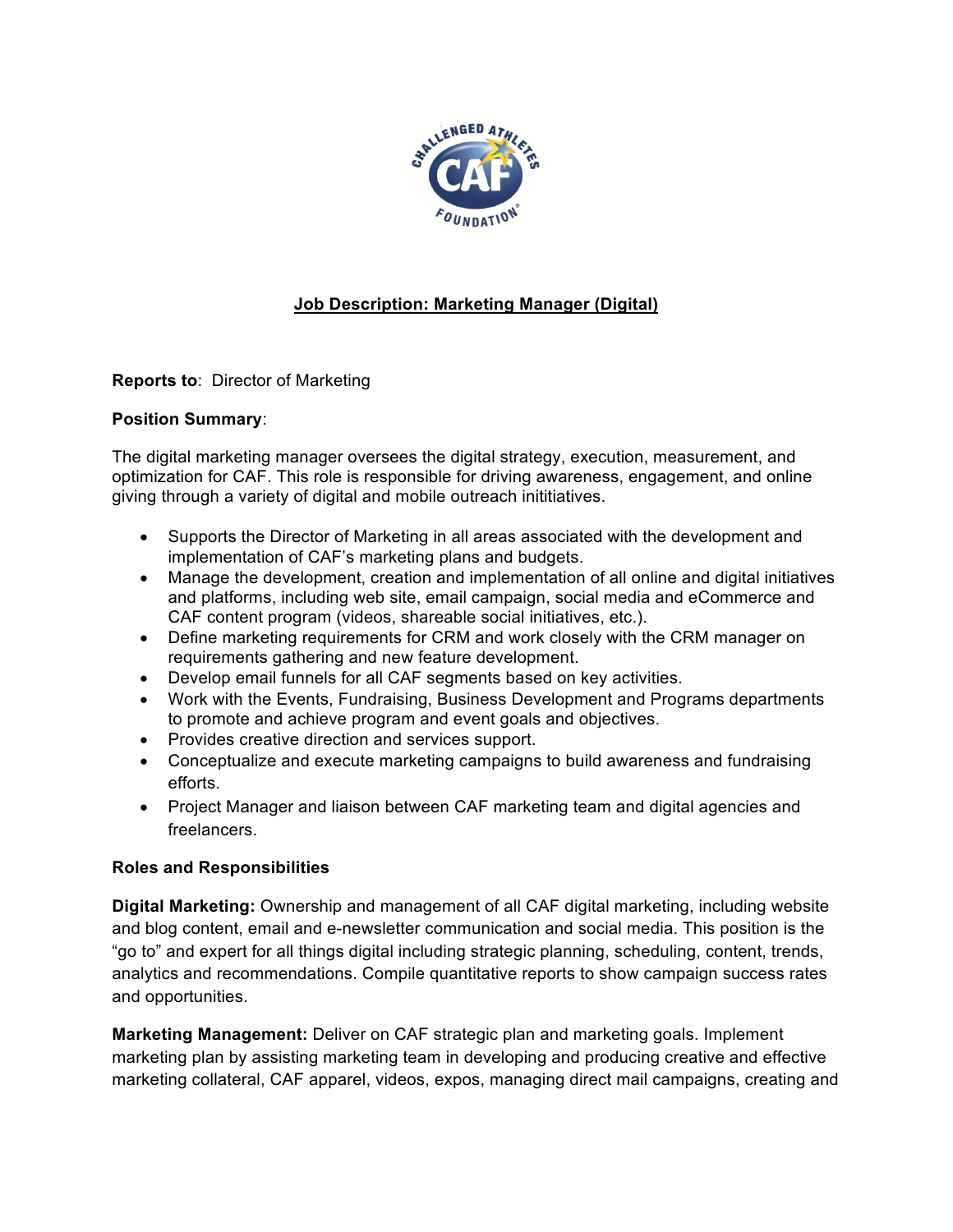distributing eNewsletters and overseeing the CAF digital components. Ensure materials and communications reach the target market and quantify results. Manage the project budgets.

**Event Marketing**: Coordinate CAF's participation in all partner, Race For A Reason, and expo events, including assisting with apparel design, athlete recruitment and management, execution of promotional and on-site partnership deliverables (promotional emails, athlete bios, communication with athletes and partners, athlete participation in media/partner events, talking points, delivery of racing apparel, photos and social media updates, event reporting).

**Merchandising:** Manage inventory of apparel, collateral, and signage for all partner events, fundraiser events and expos. Design and produce CAF branded apparel. Place orders to maintain appropriate inventory.

**Brand Management:** Maintain the CAF brand integrity by regulating the use CAF's logos, messaging and imagery, upholding brand identity and quality and ensuring an emotional connection with the target audience. Consistently be looking for messaging growth opportunities.

**Promotion and Communication:** Produce quality communications both written and verbal that deliver CAF's message clearly and effectively. Communications to include info kit, newsletter content, press releases, athlete bios, spokesperson scripts, talking points, video scripts, email communications, appeal letters and promotional pieces. Work with Events, Fundraising, Business Development and Programs departments to create collateral and promotions. Effectively communicate the mission of CAF across all efforts.

**Vendor, Sponsor and Partner Relations:** Develop and maintain cohesive and positive relationships with graphic designers, web developers, photographers, videographers, printers and other vendors. Cultivate sponsor and partner relationships as needed.

## **Skills and Abilities**

**Passion for digital marketing and social media:** Must have a personal passion for, and professional experience with, the following social media platforms such as Facebook, Twitter, Instagram, YouTube and Pinterest. Ability to report on analytics and implement adjustments to optimize performance is necessary. Web content development and management experience is required. Some HTML/design for Web experience would be helpful. Ability to stay on the forefront of quickly evolving social media landscape is key.

**Project management proficiency:** A self-motivated, organized marketer with attention-to-detail will succeed in this position. Prioritization is highly important, along with the ability to successfully manage projects from initiation to completion with a calm demeanor and little oversight. Must also have the ability to multitask and be able to provide assistance with last minute projects when necessary. Respect for deadlines and project budgets are paramount.

**Strong communication skills:** Strong writing skills are a requirement. Professional, friendly and outgoing disposition with a willingness to represent CAF at events is desired. Strong